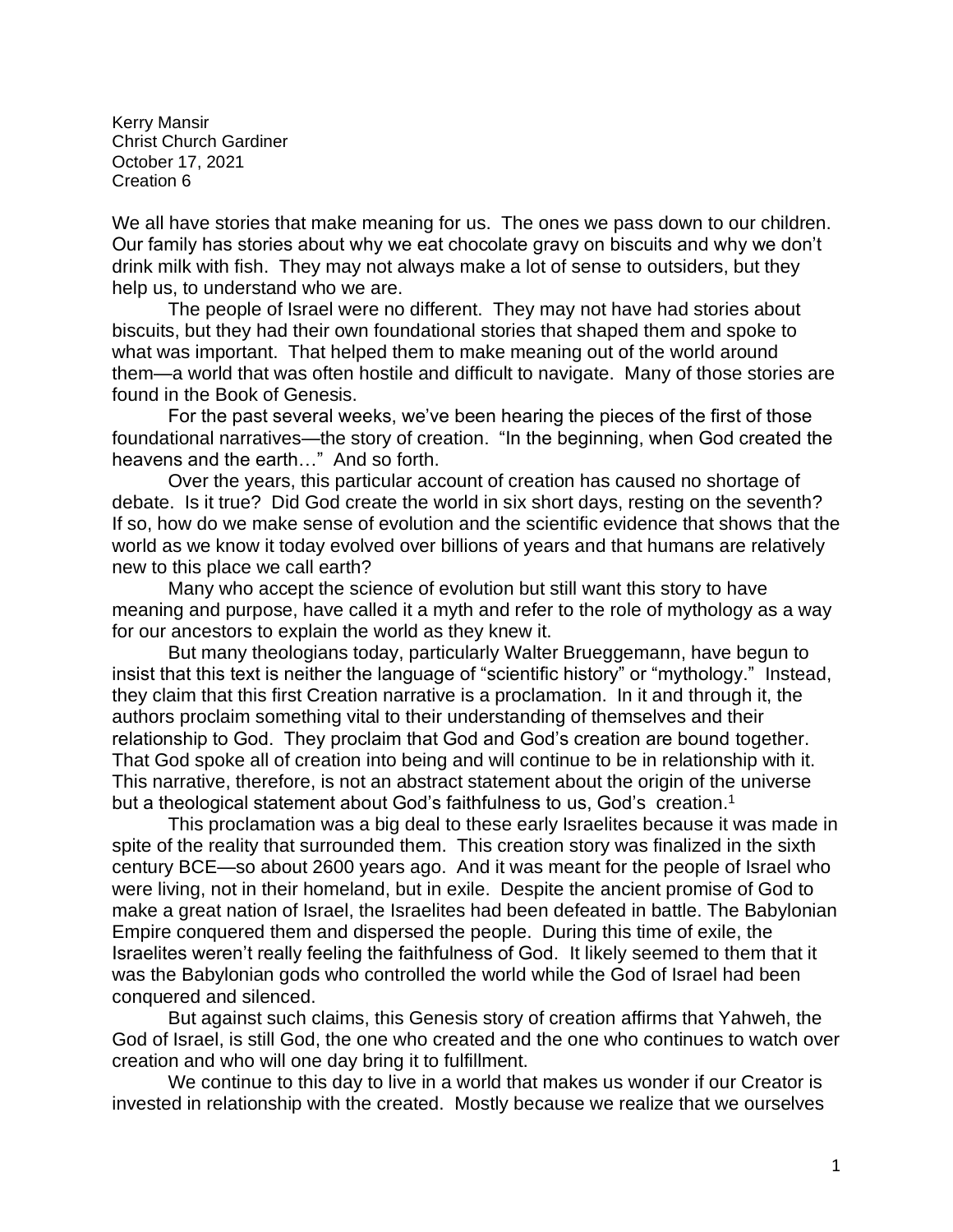have turned against God and acted in our own interests, not in the interest of the health of creation. But this story in Genesis declares that the relationship between creator and creation is guaranteed, despite our shortcomings and rebellions. And furthermore, it declares that the relationship between God and humanity is not one of coercion or requirement or obligation. It is one of trust. God invites us into relationship.

What this particular story proclaims is that all creation, all created things including humans, are a blessing. God declares them good. Indeed, very good. Furthermore, God brought this creation into being out of a formless void and darkness. Out of chaos, God brought order. This story reassures us that even out of the chaos of our world and the chaos of our lives, God calls us to a greater purpose. $2$ 

It is also in this story that we hear that we were created in the image of God and that the rest of creation is given to our care. This implies both power and great responsibility. But we must tread carefully with those words dominion and subdue that we heard in our text this morning. We know that those words have been misused to justify great damage done to God's creation. To repair that damage, we must insist that the dominion and subjugation called for at creation were not intended to give permission for humans to exploit and abuse. God created humans as partners that would help "secure the well-being of every other creature and bring the promise of each to full fruition<sup>"3.</sup>

God called us to serve, not to dominate. God shows us that model for humanity in the person of Jesus. We see this in the words Jesus spoke to James and John and all of the disciples in today's Gospel story. They were seeking glory and power, but Jesus insists that they learn to serve others. That model of serving others began at creation when we were called to be "agents of God"—to us much was given, but also much was expected.<sup>4</sup>

This early identity as agents of God speaks to a human yearning for a sacramental existence. A yearning to be in sacred relationship with our Creator. We see this in baptism. When we make the sign of the cross on the forehead of the baptized, we say, "You are sealed as Christ's own forever." This is an extraordinary claim. In it we are saying that that you are marked, named and destined for a life of sacred relationship—a life defined by the love of God not the culture and ideologies of the world around you.<sup>5</sup>

This creation story in Genesis, and the other foundational stories of this first book of our Bible, gave Jews in exile a distinct narrative identity that proclaimed a truth for them that they were valued and worthy and loved despite their defeat by the Babylonians. In a similar way, the sacrament of baptism and the story of Jesus' love for us, grants us a distinct identity that gives us value beyond what anyone else tells us we are worth.

Within this story of creation, we, the people of God, begin to really understand who we are. We are blessed. We are made in God's image. We are called into relationship and covenant. We are the creation of God—to whom much has been given and from whom much is expected. May we live into that call today and every day. Amen.